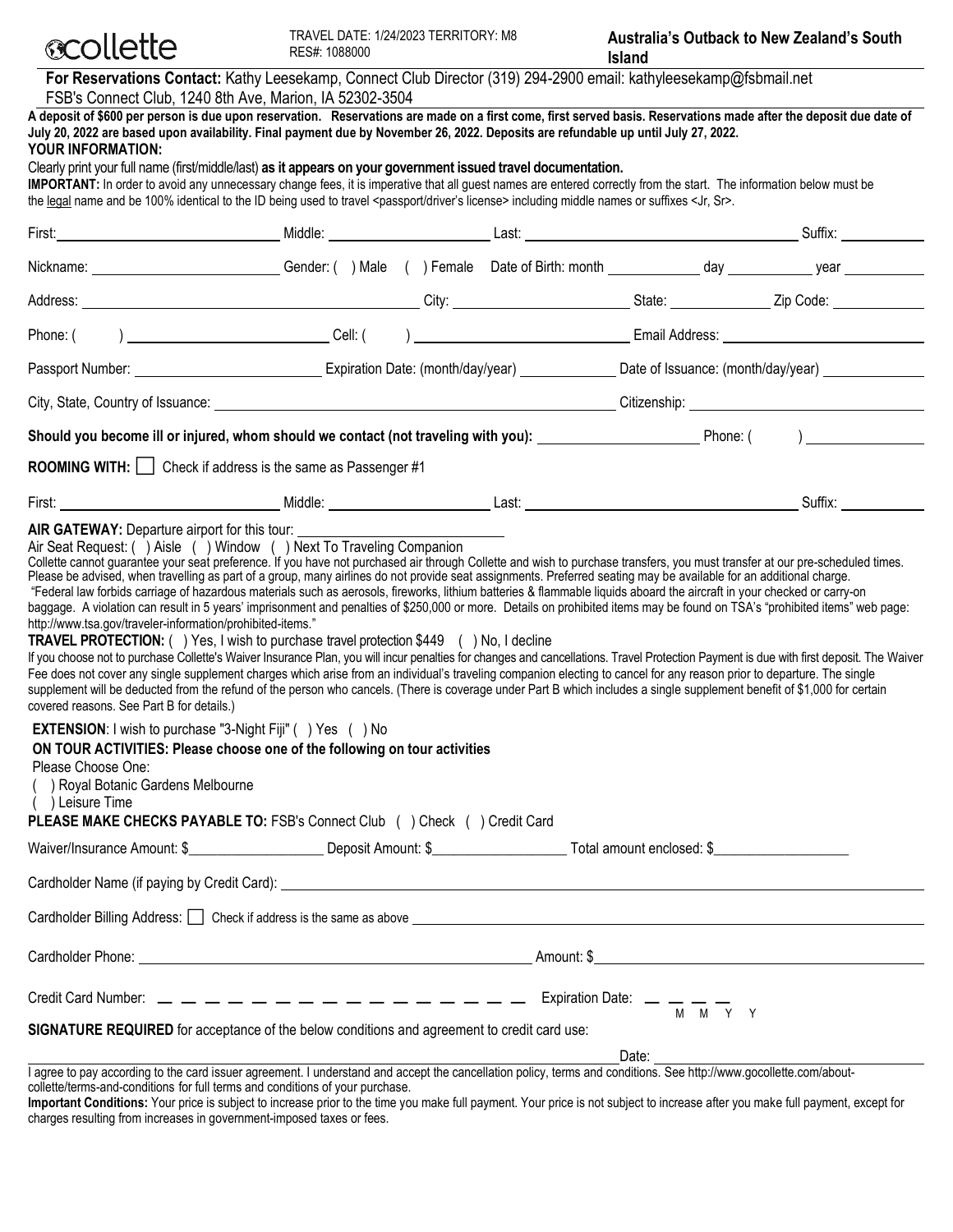

**162 Middle Street Pawtucket, RI • 02860 Phone: 1-800-852-5655 Fax: 1-401-727-9014**

If paying by credit card, please complete this form and return to FSB's Connect Club. We can only charge your credit card for the amount noted if the signature, address and phone number are listed below. Thank you!

## **CREDIT CARD AUTHORIZATION FORM**

| BOOKING NUMBER: 1088000<br>DEPARTURE DATE: January 24, 2023 | <b>Island</b><br><b>GROUP NAME: FSB's Connect Club</b>                                                             | TOUR: Australia's Outback to New Zealand's South |  |  |  |
|-------------------------------------------------------------|--------------------------------------------------------------------------------------------------------------------|--------------------------------------------------|--|--|--|
| Name of Passenger:<br>(Mr., Mrs., Rev.)                     | Salutation: First Name: First Name: Niddle Initial: Last Name: Suffix:<br>(Please print as it appears on Passport) | (Jr., Sr.)                                       |  |  |  |
| (Please print as it appears on your Credit Card)            |                                                                                                                    |                                                  |  |  |  |
| (as it appears on your credit card statement)               | ,我们也不能会在这里,我们的人们就会不能会在这里,我们也不能会不能会不能会不能会不能会不能会不能会。""我们的人们就会不能会不能会不能会不能会不能会不能会不能会                                   |                                                  |  |  |  |
|                                                             |                                                                                                                    |                                                  |  |  |  |
|                                                             | Credit Card Type: ______American Express _____Discover ____MasterCard ____Visa                                     |                                                  |  |  |  |
| Credit Card Number:                                         |                                                                                                                    |                                                  |  |  |  |
|                                                             |                                                                                                                    |                                                  |  |  |  |
| Cardholder's Signature:                                     | Date:                                                                                                              |                                                  |  |  |  |

I agree to pay according to the card issuer agreement. I understand and accept Collette cancellation policy, terms and conditions.

Participating credit card companies are now requiring a billing address and phone number for **FRAUD PREVENTION**. All information MUST be provided. Thank you for your cooperation! If using your credit card for payment, please return this Authorization Form by mail to:

**FSB's Connect Club** Attn: Kathy Leesekamp, Connect Club Director 1240 8th Ave Marion, IA 52302-3504

Or by Fax to: (319) 447-4418

Above credit card information has been called in to Collette.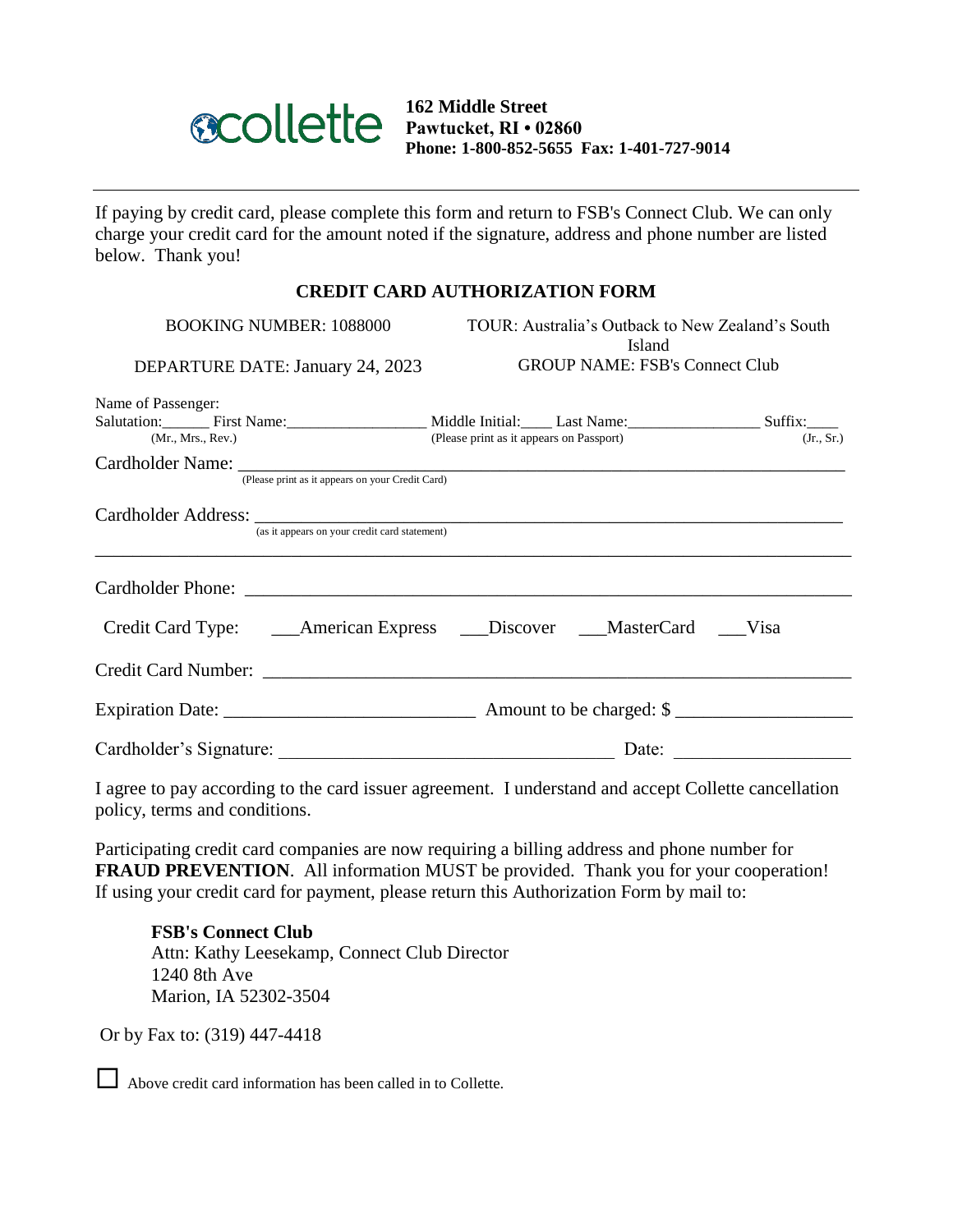

**162 Middle Street Pawtucket, RI • 02860 Phone: 1-800-852-5655 Fax: 1-401-727-9014**

DEPARTURE DATE: January 24, 2023 GROUP NAME: FSB's Connect Club

BOOKING NUMBER: 1088000 TOUR: Australia's Outback to New Zealand's South Island

## **Available Options**

Personalize your tour by adding an optional activity below. Our recommended options have been carefully chosen to help enhance your individual experience. Complete the provided Prepaid Options Form to reserve your options.

*Availability is limited and reservations are on a first come, first serve basis. Payment must be received no later than 15 days prior to departure. Prices are subject to change.*

Children under the age of 18 **MUST** be accompanied by an adult.

# **Alice Springs**

**Outback Ballooning \$275 USD Friday February 3, 2023**

**February 5, 2023**

Drift over the Outback on the gentle winds in the welcome cool of the early morning. The landscape erupts into color as the sun's rays strike the rugged MacDonnell Ranges. Watch as balloons slowly inflate and gracefully rise into the sky. Float aloft and enjoy the spectacular Australian scenery below you. Kangaroos and wallabies love the early mornings, so keep your eyes open for them as you glide over the bush. Return to the ground and enjoy a light breakfast as you toast your airborne experience! Actual balloon flight time is 30 minutes. This option operates on a weather permitting basis only. Time is seasonal and will begin approximately one hour before sunrise. *Duration: Approximately 3 hours.* Please note a minimum of 1 passengers is required. Transportation is included.

## **Queenstown**

### **A Blaze of Glory on the Shotover River! \$120 USD Thursday**

**February 9, 2023** Zoom through the sheer canyons of the Shotover River on this thrilling ride. Shotover Jet boats race along in mere centimeters of the glacial water which flows down from the Southern Alps, providing an exhilarating, but safe and enjoyable ride for all ages. You may get a little wet, but it is a unique and fun way to enjoy the spectacular scenery of the South Island of New Zealand and absorb a little of the spirit that has made Queenstown a world center for adventure tourism. Many people think adventure is only for the young. Guests on these jet boats consistently illustrate otherwise – this adventure is perfect for the young at heart! Weather may be cold (boat has heated handlebars) and you may get wet during this option. Actual high speed boating time is 25 minutes. *Duration: Approximately 1.5 hours.* Please note a minimum of 1 passengers is required. Transportation is included.

|                       | <b>Take a Steamship to Dinner</b> | \$130 | <b>USD</b> | <b>Thursday</b>         |
|-----------------------|-----------------------------------|-------|------------|-------------------------|
| <b>BEST<br/>ELLER</b> |                                   |       |            | <b>February 9, 2023</b> |

Step back in time when you board the TSS Earnslaw, the beloved steamship that has been transporting goods and people on Lake Wakatipu since 1912. Nicknamed "The Lady of the Lake," she is the only coal-fired steamship still in operation in the southern hemisphere. Embark on a leisurely cruise across the pristine waters to Walter Peak High Country Farm. Enjoy the hospitality of the Colonel's Homestead at an impressive buffet where you can indulge in the best of New Zealand meats and seafood, fresh vegetables and garden salads. You are sure to find the house dessert specialties hard to resist! An after-dinner visit to the farm provides an entertaining glimpse into farming life in the high country. Cruise back to Queenstown, relaxing or joining in the revelry of the lively sing-along. This option is only available from July through April as it is drydocked during the other months of the year. *Duration: Approximately 4 hours.* Please note a minimum of 1 passengers is required. Transportation is included.

### **Yulara**

 $\mathbf{s}$ 

### **A Camel Ride, the Rock and a Sunrise \$130 USD Sunday**

Experience the majesty of sunrise on Ayers Rock from a unique vantage point – the back of a camel! A peaceful one-hour camel ride brings you across the red sand dunes in the cool, clear morning air. Watch the sunrise over Ayers Rock bring the warm hues of the monolith alive. Learn about the flora and fauna of this UNESCO World Heritage site from your friendly cameleer. After the ride, enjoy fresh-baked damper bread and hot, fresh tea and coffee. During winter months this option may not be available due to timing of sunrise. Due to the nature of this option, we require advance notice for any guest weighing 100kg/220lbs or more. Please enquire at time of booking. *Duration: Approximately 2.5 hours.* Please note a minimum of 1 passengers is required. Transportation is included.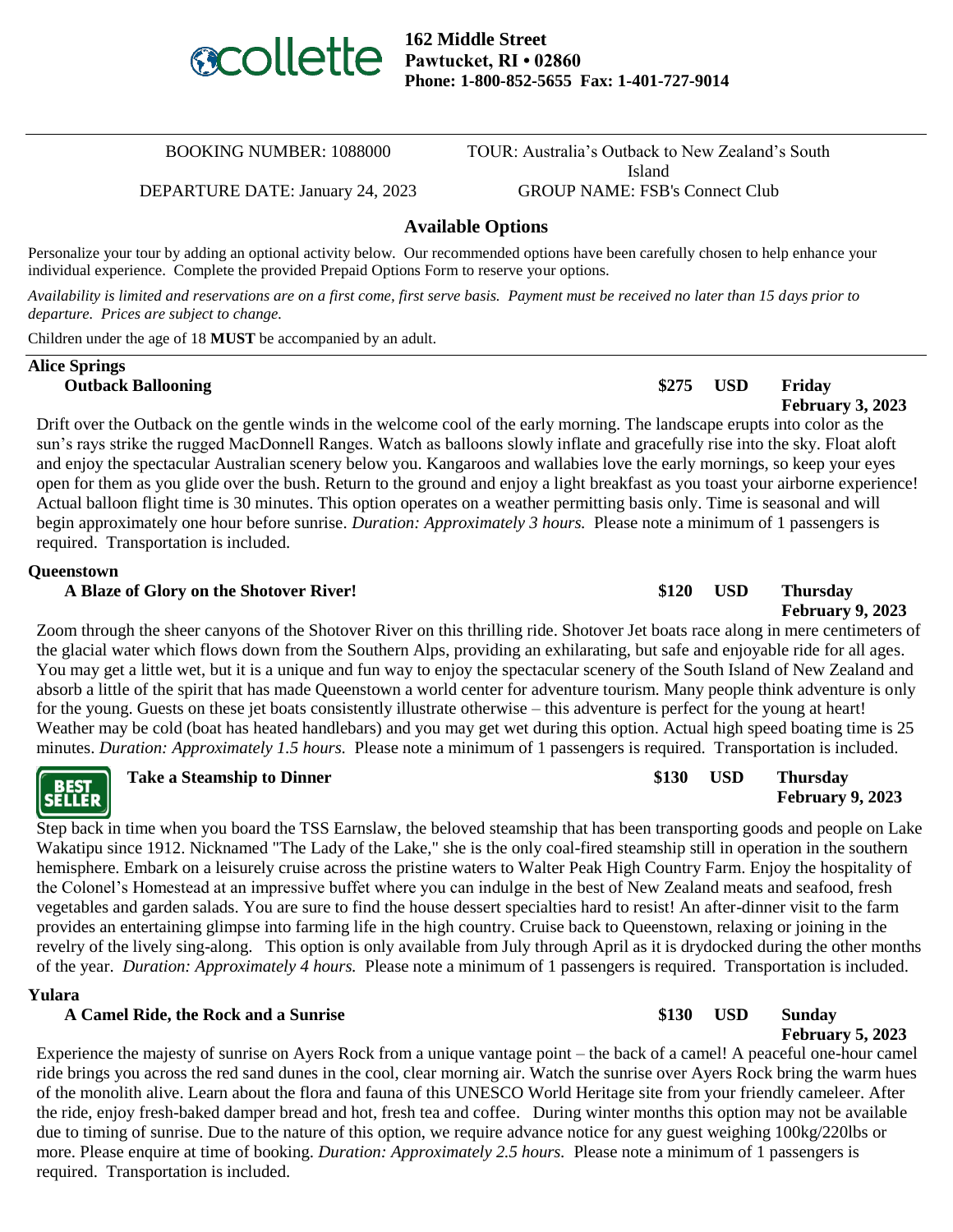

Glide over and through the lush rainforests of Cairns on the Skyrail Rainforest Cableway, the world's longest gondola cableway. The comfortable gondola carries you 4½ miles through the rugged beauty of Barron Gorge National Park, part of the Wet Tropics, a UNESCO World Heritage area. The gondola dips through the layers of the canopy to bring you deep into the rainforest, stopping at two viewing platforms along the way. Experience the sights, sounds and scents of this vibrant ecosystem up close and see the dramatic Barron gorge and waterfalls. *Duration: Approximately 2 hours.* Please note a minimum of 15 passengers is required. Transportation is included.

## **Melbourne**

| <b>BEST</b> | In the Footsteps of the Little Penguins | \$130 | <b>USD</b> | <b>Monday</b><br><b>February 6, 2023</b> |
|-------------|-----------------------------------------|-------|------------|------------------------------------------|
|             |                                         |       |            |                                          |

Each night at sunset the world's smallest penguins, the Little Penguins, emerge from a day's fishing at sea and waddle ashore to their sand dune burrows. Travel to Phillip Island, home to one of the world's largest colonies of Little Penguins and see the Penguin Parade for yourself. Observe the busy penguin rookeries from elevated boardwalks, so as not to disturb the nests. Take advantage of exclusive "Penguins Plus" access to have the best viewing possible. Explore the Visitor Centre and learn all there is to know about the lives of the Little Penguins and their daily commute. *Duration: Approximately 9 hours.* Please note a minimum of 15 passengers is required. Transportation is included.

## **Cairns**

Jump in and explore the vibrant, colorful world teeming with life at the Agincourt Reef at the very edge of the Continental Shelf of the Great Barrier Reef. This massive reef system, the largest in the world, can actually be seen from space. Cruise across the water by catamaran to the Quicksilver pontoon where a diverse, bountiful ecosystem is yours to discover. You may enjoy the fish feeding from the unique underwater platform. You're sure to have a once-in-a-lifetime experience exploring one of the seven natural wonders of the world. *Duration: Approximately 9 hours.* Please note a minimum of 1 passengers is required. Transportation is included.

## **Sydney**

## **Dinner and Performance at the Sydney Opera House \$280 USD Saturday**

Enjoy a world-class experience featuring a 3-course dinner at a waterfront restaurant with views of Sydney Harbour. Following dinner, take in a dazzling performance at the famous Sydney Opera House – a UNESCO World Heritage Site and one of the most distinctive buildings built in the 20th century. Must be pre-booked at least 45 days prior departure. This optional is nonrefundable at 30 days prior to service date. Performance will be a Symphony, Opera or Ballet, but specific show will not be available until closer to departure date. *Duration: Approximately 4 hours.* Please note a minimum of 10 passengers is required. Transportation is included.

## **A Sydney Foodie Safari \$145 USD Sunday**

Join your expedition leader for a tasty experience and come to know the culinary culture of one of the world's great food cities. Explore some of the iconic restaurant venues that have made Sydney a foodie favorite and learn how international influences continue to transform local cuisine. Meet the families behind local businesses and see first-hand how they are a part of the fabric of life here. When you return from your 'safari,' your thirst for a truly unique foodie experience will be satisfied (both literally and figuratively).

*Duration: Approximately 3 hours.* Please note a minimum of 10 passengers is required. Transportation is included.

## **Outer Reef Experience**  $\qquad$  **\$150 USD Wednesday February 1, 2023**

# **January 28, 2023**

# **January 29, 2023**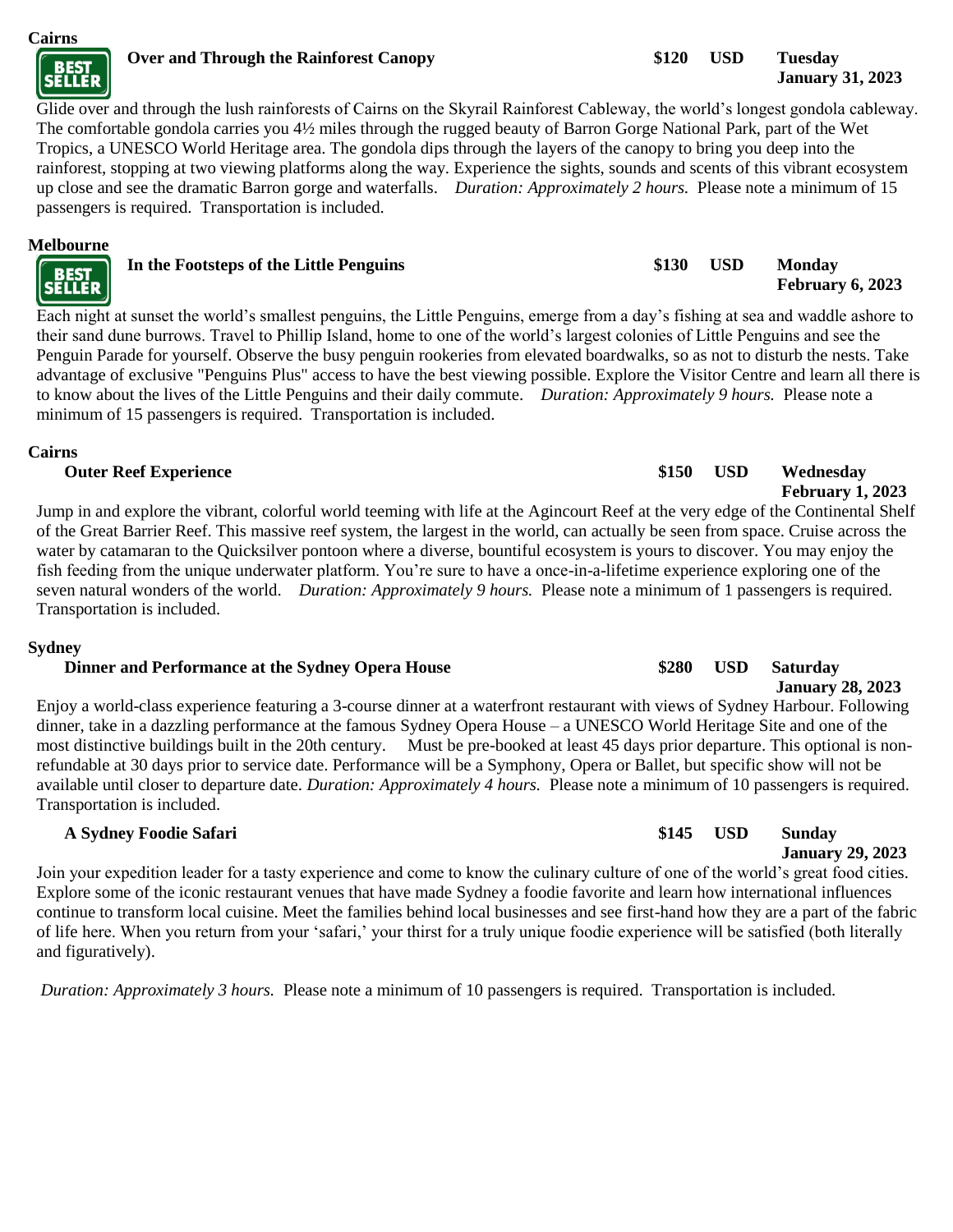

## **TOUR:** Australia's Outback to New Zealand's South Island **DEPARTURE DATE:** Jan 24, 2023

# **GROUP NAME:** FSB's Connect Club **BOOKING NUMBER:** 1088000

## **AVAILABLE PREPAID OPTIONS**

Personalize your tour by adding an optional activity below. Our recommended options have been carefully chosen to help enhance your individual experience. Complete the provided Prepaid Options Form to reserve your options. Availability is limited and reservations are on a first come, first served basis. Payment must be received no later than 15 days prior to departure. Prices are subject to change. Children under the age of 18 MUST be accompanied by an adult.

|             | PASSENGERS NAME: (Please submit a separate form for each passenger)                                                                                                                                                                                                                                       |                                  |
|-------------|-----------------------------------------------------------------------------------------------------------------------------------------------------------------------------------------------------------------------------------------------------------------------------------------------------------|----------------------------------|
| Salutation: | First:<br>Middle:<br>Last:                                                                                                                                                                                                                                                                                | Suffix:<br>Nickname:             |
|             | (Please print EXACTLY as it appears on Passport)<br>(Mr., Mrs., Rev.)                                                                                                                                                                                                                                     | (Jr., Sr.)                       |
|             | <b>Option</b>                                                                                                                                                                                                                                                                                             | <b>Price Per Person</b><br>(USD) |
|             | <b>Outback Ballooning</b><br>Actual balloon flight time is 30 minutes. This option operates on a weather permitting basis only.<br>Time is seasonal and will begin approximately one hour before sunrise.                                                                                                 | 275.00                           |
|             | A Blaze of Glory on the Shotover River!<br>Weather may be cold (boat has heated handlebars) and you may get wet during this option.<br>Actual high speed boating time is 25 minutes.                                                                                                                      | 120.00                           |
|             | Take a Steamship to Dinner<br>This option is only available from July through April as it is drydocked during the other months of<br>the year.                                                                                                                                                            | 130.00                           |
|             | A Camel Ride, the Rock and a Sunrise<br>During winter months this option may not be available due to timing of sunrise. Due to the nature<br>of this option, we require advance notice for any guest weighing 100kg/220lbs or more. Please<br>enquire at time of booking.                                 | 130.00                           |
|             | Over and Through the Rainforest Canopy                                                                                                                                                                                                                                                                    | 120.00                           |
|             | In the Footsteps of the Little Penguins                                                                                                                                                                                                                                                                   | 130.00                           |
|             | <b>Outer Reef Experience</b>                                                                                                                                                                                                                                                                              | 150.00                           |
|             | Dinner and Performance at the Sydney Opera House<br>Must be pre-booked at least 45 days prior departure. This optional is non-refundable at 30 days<br>prior to service date. Performance will be a Symphony, Opera or Ballet, but specific show will not<br>be available until closer to departure date. | 280.00                           |
|             | A Sydney Foodie Safari                                                                                                                                                                                                                                                                                    | 145.00                           |
|             |                                                                                                                                                                                                                                                                                                           |                                  |

**Please make checks payable to FSB's Connect Club and send to:**

FSB's Connect Club Attn: Kathy Leesekamp, Connect Club Director 1240 8th Ave Marion, IA 52302-3504 Fax: (319) 447-4418